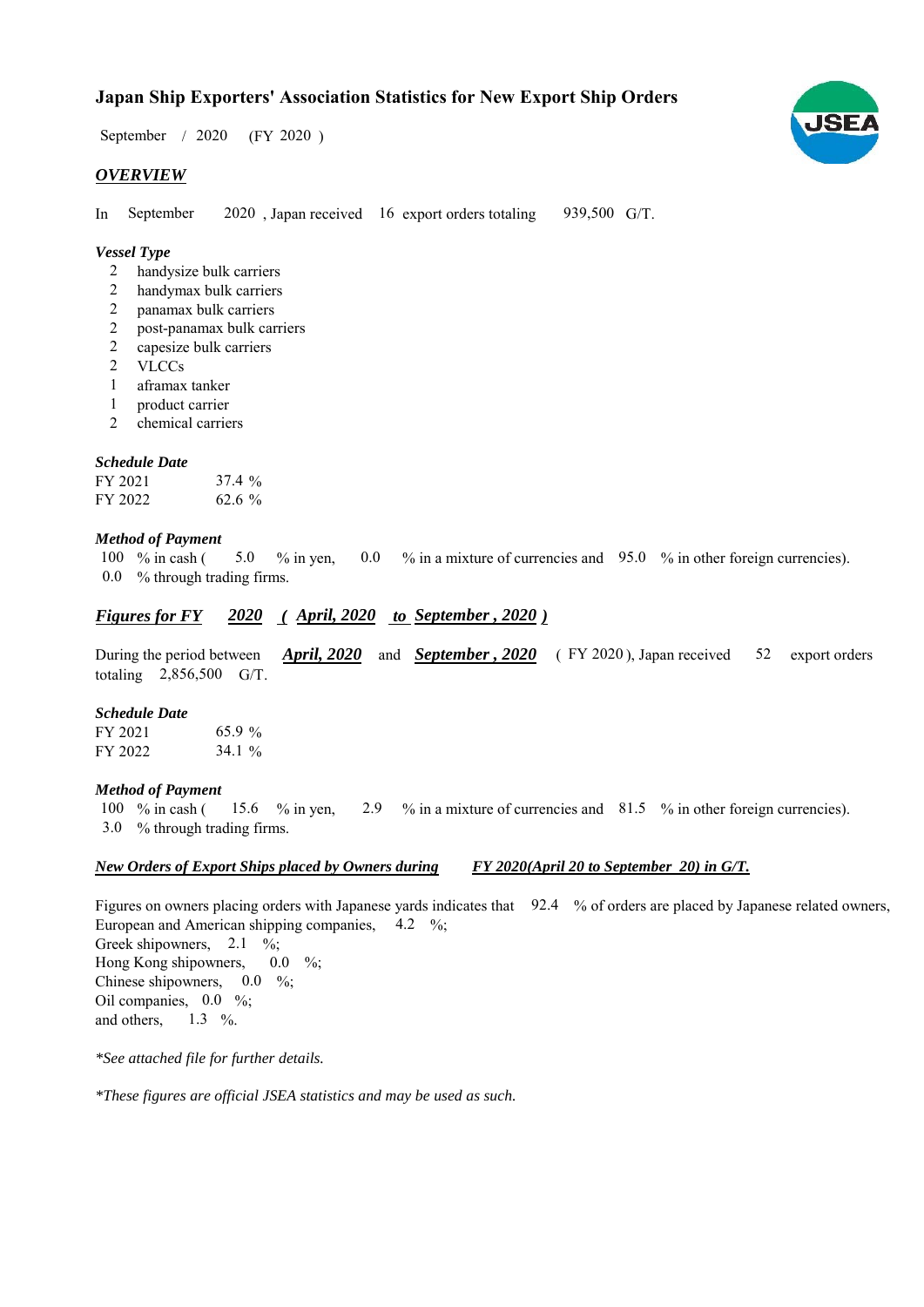#### New Export Orders Placed in September 2020 (FY 2020) Based on Fiscal Year

No. G/T No. G/T No. G/T No. G/T No. G/T No. G/T No. G/T No. G/T General Cargos ( 13 604,920 2 136,150 1 117,000 4 239,050 2 141,900 0 0 9 634,100 13 914,550 Bulk Carriers | 146 6,590,050 7 298,800 5 134,500 3 180,000 6 413,500 10 491,000 31 1,517,800 64 2,909,350 Tankers | 24| 1,258,026|| 2| 90,700| 2| 90,700| 1| 50,700| 1| 24,000| 6| 448,500| 12| 704,600|| 22| 1,105,800 Combined Carriers 0 0 0 0 0 0 0 0 0 0 0 0 0 0 0 0 Others 0 0 0 0 0 0 0 0 0 0 0 0 0 0 0 0 Total | 183 8,452,996 11 525,650 8 342,200 8 469,750 9 579,400 16 939,500 52 2,856,500 99 4,929,700 FY 2020 / FY 2019 (%) \* 79.1 41.1 48.0 #REF! 104.6 111.3 72.4 \*\* 73.4 In CGT | | 3,720,531 | | 243,298 | | 168,546 | | 226,255 | | 246,279 | | 374,431 | | 1,258,809 | | 2,230,045 Description Apr 19 to Mar 20 Apr 20 to May 20 June 2020 July 2020<br>No. 1 G/T No. 1 G/T No. 1 G/T No. 1 G/T August 2020 September 2020 Apr 20 to Sep 20 Jan 20 to Sep 20

*Figures for shipbuilding orders of 500 G/T and over for export as steel vessels placed with JSEA members are covered.*

\*FY 2019/FY2018

\*\*Calendar Year 2020

JSEA (October 2020)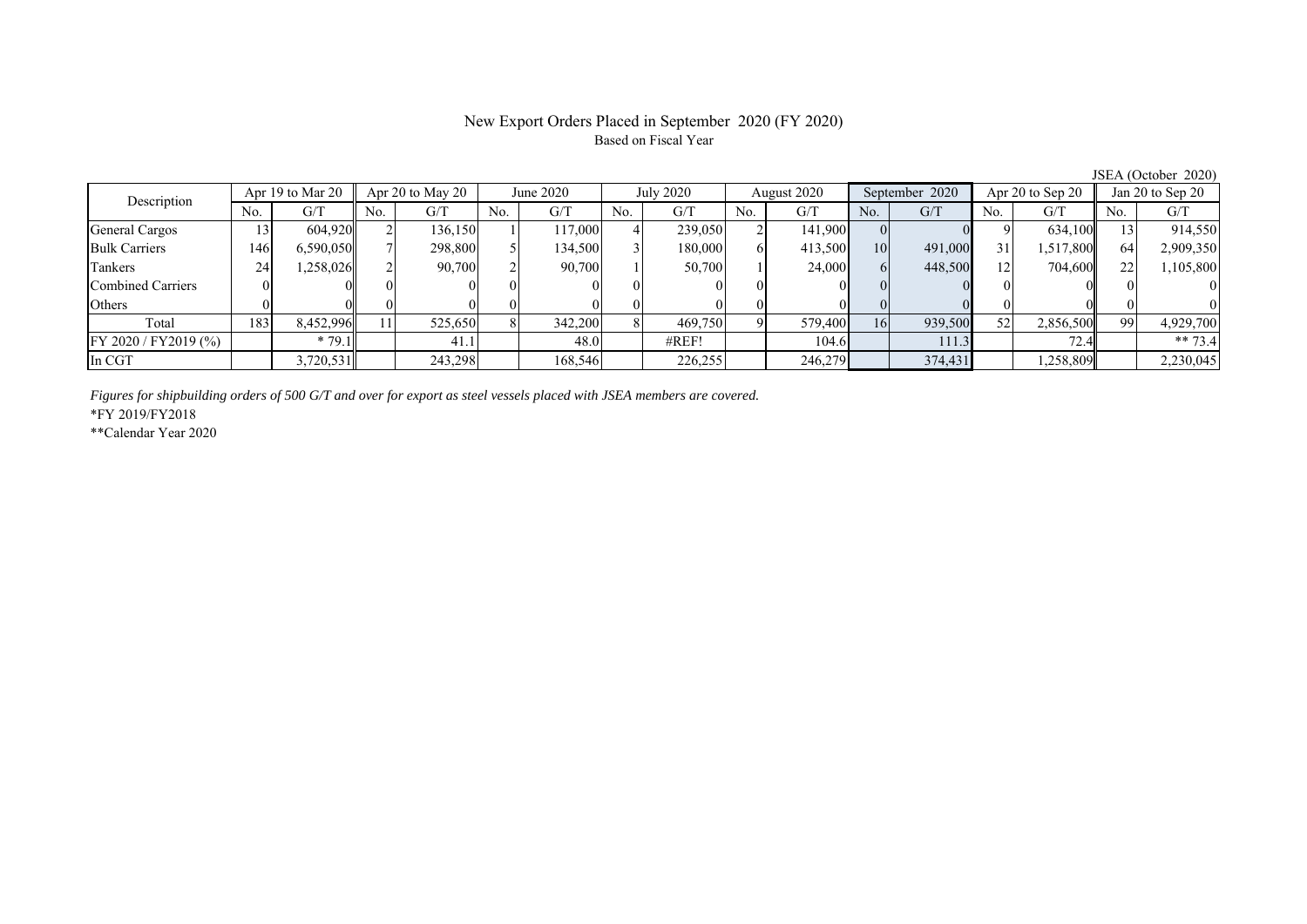#### Export Ships Delivered in September 2020 (FY 2020) Based on Fiscal Year

No. G/T No. G/T No. G/T No. G/T No. G/T No. G/T No. G/T No. G/T General Cargos | 17| 1,548,302|| 0| 0| 0| 0| 0| 0| 0| 0| 0| 0| 3| 65,060| 3| 65,060|| 6| 121,034 Bulk Carriers 207 9,193,470 37 1,586,039 31 1,469,679 9 341,444 9 460,441 12 598,917 98 4,456,520 167 7,763,809 Tankers | 58| 4,014,301|| 4| 180,218| 7| 355,600| 4| 111,038| 1| 60,435| 1| 29,462| 17| 736,753|| 32| 1,551,669 Combined Carriers 0 0 0 0 0 0 0 0 0 0 0 0 0 0 0 0 Others 0 0 0 0 0 0 0 0 0 0 0 0 0 0 0 0 Total | 282 14,756,073|| 41 1,766,257 38 1,825,279 13 452,482 10 520,876 16 693,439 118 5,258,333|| 205 9,436,512 FY 2020 / FY2019 (%) \* 133.5 69.1 152.8 #REF! 45.4 53.7 72.3 \*\* 91.0 In CGT | | 6,607,661|| | 777,114| | 799,346| | 250,215| | 210,531| | 301,688| | 2,338,894|| | 4,128,301 Description Apr 19 to Mar 20 Apr 20 to May 20 July 2020 July 2020 August 2020 September 2020 Apr 20 to Sep 20 Jan 20 to Sep 20 August 2020 September 2020 Apr 20 to Sep 20

*Deliveries of new shipbuilding orders of 500 G/T and over for export as steel vessels placed with JSEA members are covered.*

\*FY 2019/FY2018

\*\*Calendar Year 2020

JSEA (October 2020)